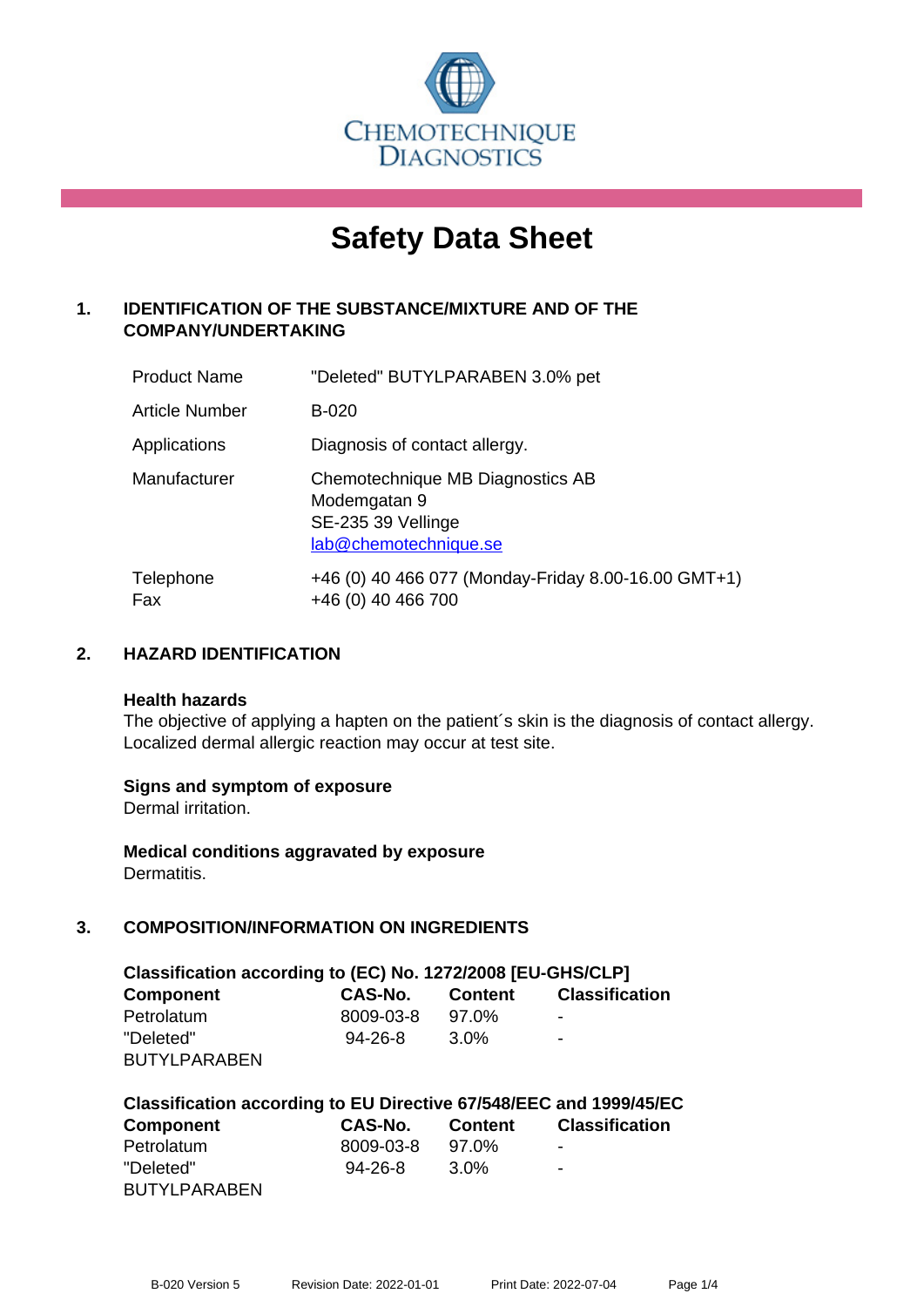## **4. FIRST AID MEASURES**

## **Emergency and first aid procedures**

Obtain medical attention.

## **5. FIRE-FIGHTING MEASURES\***

#### **Suitable extinguish media**

CO2, powder or water spray. Fight larger fires with water spray or alcohol resistant foam.

# **For safety reasons unsuitable extinguishing agents**

Water with full jet.

## **Special protective equipment for fire-fighters**

Wear self-contained respiratory protective device. Wear fully protective suit.

\*Data is shown for petrolatum only

## **6. ACCIDENTAL RELEASES MEASURES**

**Steps to be taken if material is released or spilled** Contain and place in a closed container.

# **7. HANDLING AND STORAGE**

**Precautions to be taken in handling and storage** Store dark at 5-8°C. Avoid extended exposure to light. FOR EXTERNAL USE ONLY.

# **8. EXPOSURE CONTROLS/PERSONAL PROTECTION**

**Respiratory protection** Not required.

**Ventilation** Local exhaust.

**Protective gloves** Disposal gloves.

#### **Eye protection** Not required with normal use.

## **Work/Hygienic practices**

Wash hands after each use.

## **9. PHYSICAL AND CHEMICAL PROPERTIES**

Odour **Odourless** 

Appearance Ivory White Semi-solid

Melting point\* 50-55° C Flash point\* >100°C

Boiling point\* No data available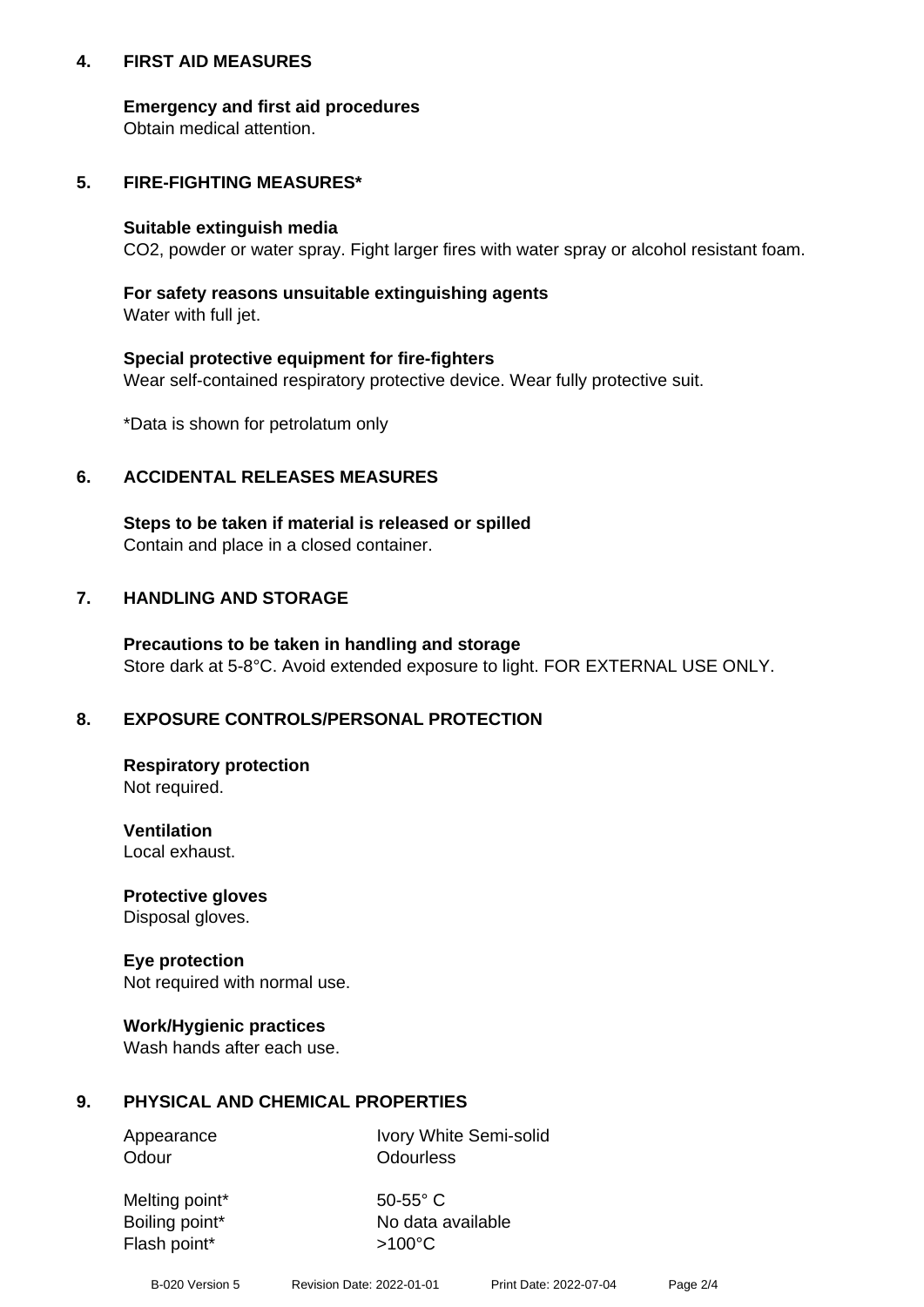Density\* No data available. Solubility in/Miscibility with Water\*

Self ignition\* Product does not self ignite. Danger of explosion\* Product does not present an explosion hazard. Insoluble

\*Data is shown for petrolatum only

# **10. STABILITY AND REACTIVITY**

#### **Incompability**

May react with strong oxidizing agents.

## **Stability**

Stable at recommended storage conditions.

#### **Hazardous byproducts**

Combustion may generate CO, CO2 and other oxides.

**Hazardous polymerization**

Will not occur.

## **11. TOXICOLOGICAL INFORMATION**

No data available.

## **12. ECOLOGICAL INFORMATION**

No data available.

## **13. DISPOSAL CONSIDERATIONS**

#### **Waste disposal method**

Comply with federal, state/provincial and local regulation.

#### **14. TRANSPORT INFORMATION**

Not dangerous goods.

## **15. REGULATORY INFORMATION**

The classification is according to the latest editions of the EU lists, and extended by company and literature data.

## **16. OTHER INFORMATION**

## **Text of H-statements and R-phrases mentioned in Section 3**

Pharmaceutical quality of tested hapten is confirmed by Chemotechnique Diagnostics according to validated analytical methods. Hapten passed test according to GMP standards.